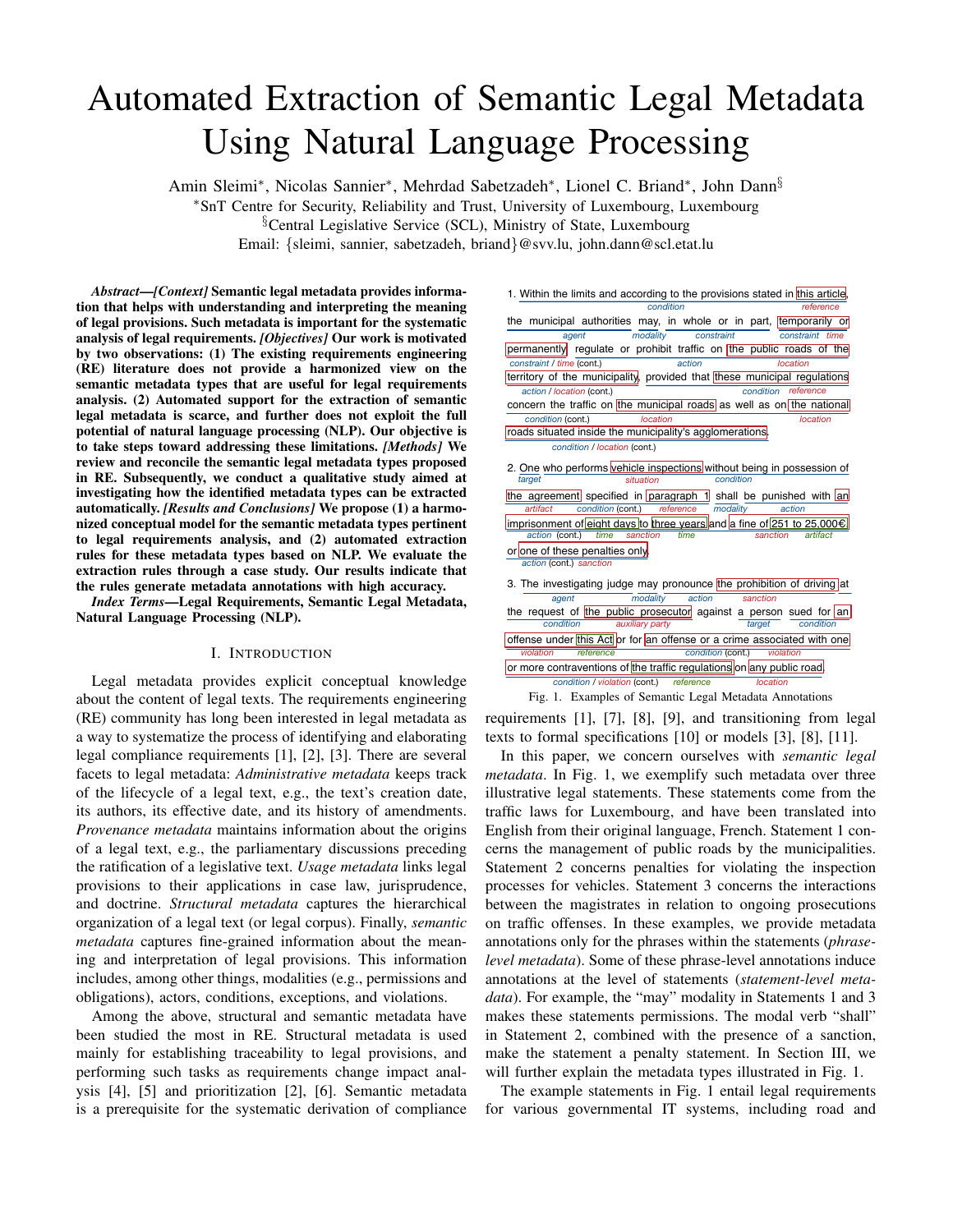critical infrastructure management systems, as well as case processing applications used by the police force and the courts.

The metadata annotations in Fig. 1 provide useful information to requirements analysts. Indeed, and as we argue more precisely in Section II, the RE literature identifies several use cases for semantic legal metadata in the elicitation and elaboration of legal requirements. For instance, the annotations of Statement 1 help with finding the conditions under which a road restriction can be put in place. The annotations of Statement 2 may lead the analyst to define a compliance rule made up of an antecedent (here, absence of an agreement), an action (here, performing vehicle inspections) and a consequence (here, a range of sanctions). Finally, the annotations of Statement 3 provide cues about the stakeholders who may need to be interviewed during requirements elicitation (agents and auxiliary parties), as well as the way these stakeholders should interact, potentially using computer systems.

Our work in this paper is motivated by two observed limitations in the state-of-the-art on semantic legal metadata: *1) Lack of a harmonized view of semantic legal metadata for RE.* While the RE community acknowledges the importance of semantic legal metadata, there is no consensus on the metadata types that are beneficial for legal requirements analysis. Different work strands propose different metadata types [7],  $[3]$ ,  $[10]$ ,  $[12]$ ,  $[13]$ , but no strand completely covers the others. *2) NLP's under-exploited potential for metadata extraction.* If done manually, enhancing a large corpus of legal texts with semantic metadata is extremely laborious. Recently, increasing attention has been paid to automating this task using natural language processing (NLP). Notable initiatives aimed at providing automation for metadata extraction are GaiusT [3] and NomosT [11]. These initiatives do not handle the broader set of metadata types proposed in the RE literature, e.g., locations proposed by Breaux [7], objects by Massey [2], and situation by Siena et al. [13]. Further, they rely primarily on simple NLP techniques, e.g., tokenization, named-entity recognition, and part-of-speech (POS) tagging. Simple NLP techniques have the advantage that they are less likely to make mistakes. Nevertheless, such techniques cannot provide detailed insights into the complex semantics of legal provisions.

With recent developments in NLP, the robustness of advanced NLP techniques, notably constituency and dependency parsing, has considerably improved [14]. This raises the prospect that these more advanced techniques may now be accurate enough for a deep automated analysis of legal texts. Dependency parsing is important for correctly identifying constituents whose roles are influenced by linguistic dependencies. For instance, in Statement 3 of Fig. 1, the roles of the (sued) person, the investigating judge and the public prosecutor can be derived from such dependencies. Constituency parsing is important for delineating the right span for metadata annotations. For instance, in Statement 1 of Fig. 1, annotating "the national roads situated inside the municipality's agglomerations" as one segment requires the ability to recognize this segment as a compound noun phrase. Without a parse tree, one cannot readily mark this segment in its entirety, and thus cannot identify the right span for the *location* annotation. To the best of our knowledge, a full-fledged application of NLP, including constituency and dependency parsing, has not yet been attempted over legal texts for a broad scope of metadata types.

*Research Questions (RQs).* Throughout the paper, we investigate three RQs. RQ1 tackles the first limitation above, while RQ2 and RQ3 tackle the second.

*RQ1: What are the semantic legal metadata types used in RE?* RQ1 aims at developing a harmonized specification of the semantic metadata types used in legal RE. To this end, we review and reconcile several existing classifications. Our answer to RQ1 is the first contribution of the paper: *a conceptual model of semantic metadata types pertinent to legal requirements analysis. The model defines six metadata types for legal statements, and 18 metadata types for the phrases thereof. A glossary alongside mappings to the literature are provided as an online annex [15].*

*RQ2: Can one define semantic legal metadata extraction rules over constituency and dependency parsing results?* RQ2 investigates whether one can readily define rules for extracting semantic legal metadata using constituency and dependency parsing. To answer RQ2, we perform a qualitative study over 200 legal statements from the traffic laws for Luxembourg. Specifically, we annotate the legal statements in question with the legal metadata types established in RQ1. We use the results of this study for defining rules that can automatically detect the annotations. The answer to RQ2 is the second contribution of the paper: *a set of NLP-based rules for automated extraction of semantic legal metadata. Our rules, which leverage constituency and dependency parsing, cover the majority of the phrase-level metadata types identified in RQ1.*

*RQ3: How accurate is semantic legal metadata extraction using constituency and dependency parsing?* RQ3, posed in light of a positive answer to RQ2, aims at evaluating the accuracy of our extraction rules. Our evaluation is based on 150 new legal statements from the traffic laws. For our evaluation, we adapt precision and recall so that they account not only for the correct assignment of metadata types by the extraction rules, but also for the correct delineation of text spans to which the metadata annotations are applied. Both factors are important, since mistakes in either the type or the span lead to manual effort. Specifically, our adapted notions of precision and recall levy a penalty over annotations whose type is correct but whose span is only partially correct. Overall, our approach has an (adapted) precision of 87.4% and an (adapted) recall of 85.5%. When only type assignment is considered, precision stands at 97.2% and recall at 94.9%.

*Overview and Structure.* Section II reviews background and related work. Section III describes our conceptual model for semantic legal metadata. Section IV presents our qualitative study and the extraction rules resulting from it. Section V evaluates the accuracy of our extraction rules. Section VI discusses threats to validity. Section VII concludes the paper.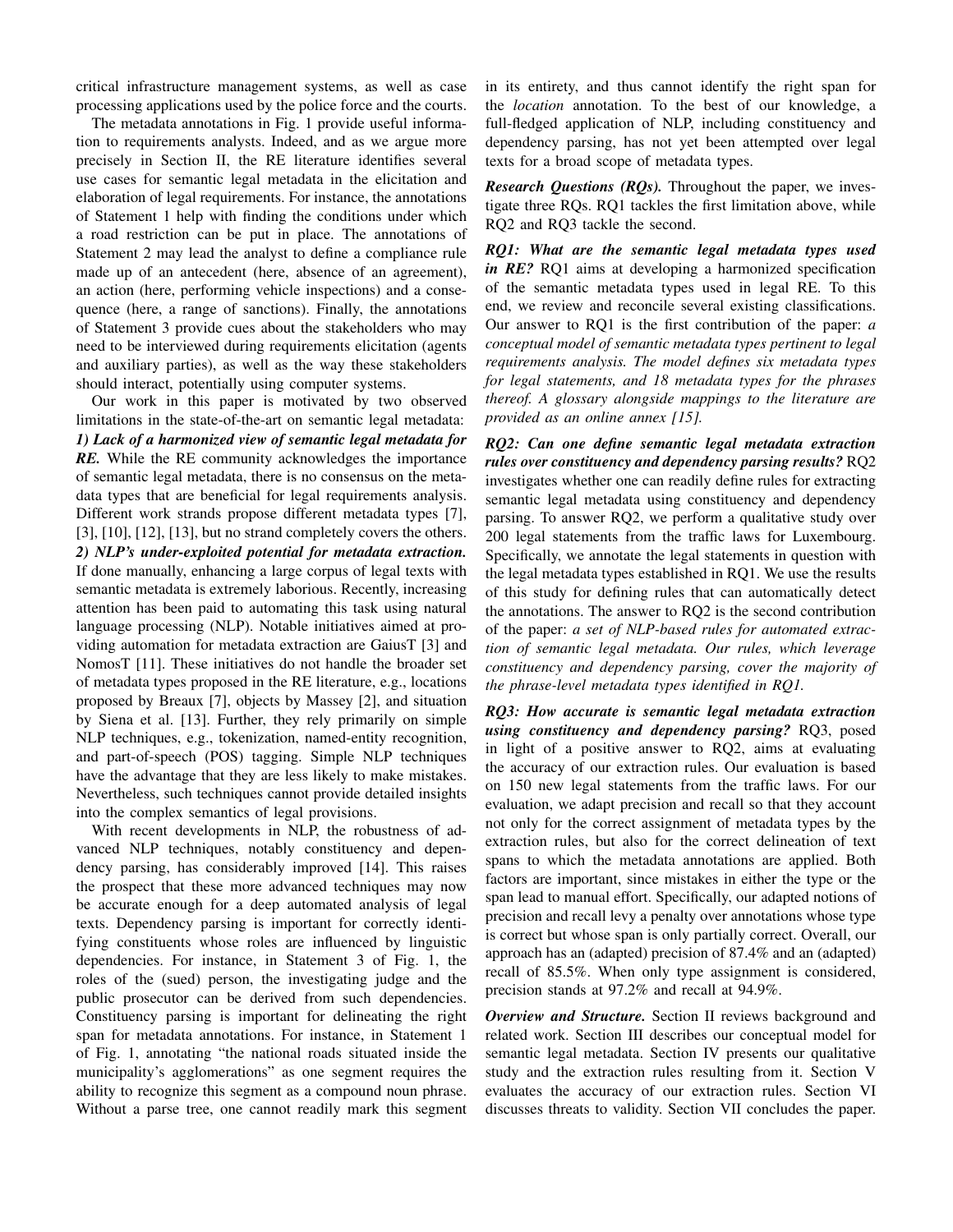## II. BACKGROUND AND RELATED WORK

We begin with background information on deontic logic and the Hohfeldian system. These serve as the foundations for most work in the area of legal analysis. Next, we discuss the related work on semantic legal metadata. Finally, we position our technical approach by explaining how constituency and dependency parsing have been used previously in RE.

## *A. Preliminaries*

When trying to interpret and analyze the semantics of the law, most existing research takes its root in either deontic logic [16] or the Hohfeldian system of legal concepts [17]. Deontic logic distinguishes "what is permissible" (permission or right) from "what ought to be" (obligation) and their negations: what is "impermissible" ("prohibition") and what "not ought to be" ("omissible" or non-obligatory), respectively.

The Hohfeldian system [17] distinguishes eight terms for legal rights: claim (claim right), privilege, power, immunity, duty, no-claim, liability, and disability. Each term in the Hohfeldian system is paired with one opposite and one correlative term. Two rights are opposites if the existence of one excludes that of the other. Hohfeldian opposites are similar to how permissions and obligations are negated in deontic logic. Two rights are correlatives if the right of a party entails that there is another party (a counter-party) who has the correlative right. For example, a driver has the (claim) right to know why their vehicle has been stopped by the police; this implies a duty for the police to explain the reason for stopping the vehicle.

### *B. Semantic Metadata in Legal Requirements*

Deontic logic and the Hohfeldian system introduce a number of important legal concepts. Several strands of work leverage these concepts for the elicitation and specification of legal requirements, and the definition of compliance rules. Below, we outline these strands and the legal concepts underlying each. Examples for many of the legal concepts can be found in Fig. 1. However, we note that not all publications provide precise definitions for the concepts they use. Further, for certain concepts, the provided definitions vary in different publications. Consequently, while Fig. 1 is useful for illustrating existing work, the definitions used by others may not be fully aligned with ours. Our definitions for the concepts in Fig. 1 are based on the conceptual model that we propose in Section III. *Early foundations.* Two of the earliest research strands in RE on extracting information from legal texts are by Giorgini et al. [18] and Breaux et al. [19]. These approaches target the elicitation of rights and permissions following the principles of deontic logic. Breaux et al. provide a proof-of-concept example of how structured information may be extracted from legal texts. Extending the generic Cerno information extraction framework [20], Kiyavitskaya et al. [12] develop automation for the approach of Breaux et al.'s. The automation addresses *rights*, *obligations*, *exceptions*, *constraints*, *crossreferences*, *actors*, *policies*, *events*, *dates*, and *information*.

The above strands lay the groundwork for two different branches of research on legal requirements. The first branch is

oriented around goal modeling, and the second around formal rules specified in either restricted natural language or logic.

*Goal-based legal requirements.* The initial work of Kiyavitskaya et al. with Cerno was enhanced by Zeni et al. in the GaiusT tool [3]. GaiusT pursues an explicit objective of identifying metadata in legal texts and using this metadata for building goal-based representations of legal requirements. GaiusT is centered around the concepts of: (1) *actors* who have *goals*, *responsibilities* and *capabilities*, (2) *prescribed behaviors* according to the deontic logic modalities of *rights*, *obligations* and their respective opposites, (3) *resources*, specialized into *assets* and *information*, (4) *actions* that describe what is taking place, and (5) *constraints*, either *exceptions* or *temporal conditions*, which affect the *actors*, *resources* or *prescribed behaviors*. GaiusT further addresses structural legal metadata which we are not concerned with here.

In tandem with GaiusT, the different versions of the Nomos framework [8], [11], [13], [21] provide a complementary angle toward metadata extraction with a more pronounced alignment with goal models. Nomos models are built around five core concepts: *roles* (the holder or beneficiary of provisions), *norms* (either *duties* or *rights*), *situations* describing the past, actual or future state of the world, and *associations* describing how a provision affects a given situation. Zeni et al. propose NomosT [11] to automate the extraction of Nomos concepts using GaiusT. While still grounded in Nomos' original concepts, NomosT reuses several other concepts from GaiusT, including *actors*, *resources*, *conditions*, and *exceptions*.

The above work strands follow the principles of deontic logic. Another strand of work on goal-based analysis of legal requirements is LegalGRL [22], [23] which, in contrast to the above, follows the Hohfeldian system. The main legal concepts in LegalGRL are: *subjects*, *modalities* (based on Hohfeld's classifications of rights), *verbs*, *actions*, *crossreferences*, *preconditions*, and *exceptions*. LegalGRL does not yet have automated support for metadata extraction.

*Formal legal requirements.* Following up on their earlier work [19] and motivated by deriving compliance requirements, Breaux et al. [7], [1] propose an upper ontology for formalizing "frames" in legal provisions. This ontology has two tiers. The first tier describes statement-level (sentencelevel) concepts. These concepts are: *permissions*, *obligations*, *refrainments*, *exclusions*, *facts*, and *definitions*. The second tier describes the concepts related to the constituent phrases in legal statements (phrase-level concepts). In this second tier, *actions* are used as containers for encapsulating the following concepts: *subjects*, *acts*, *objects*, *purposes*, *instruments* and *locations*. For actions that are *transactions*, one or more *targets* need to be specified. Breaux et al. further consider *modalities*, *conditions* and *exceptions* at the level of phrases.

Maxwell and Antón [10] propose a classification of semantic concepts for building formal representations of legal provisions. These representations are meant at guiding analysts throughout requirements elicitation. At the level of statements, the classification envisages the concepts of *rights*, *permissions obligations* and *definitions*. At a phrase level, the concepts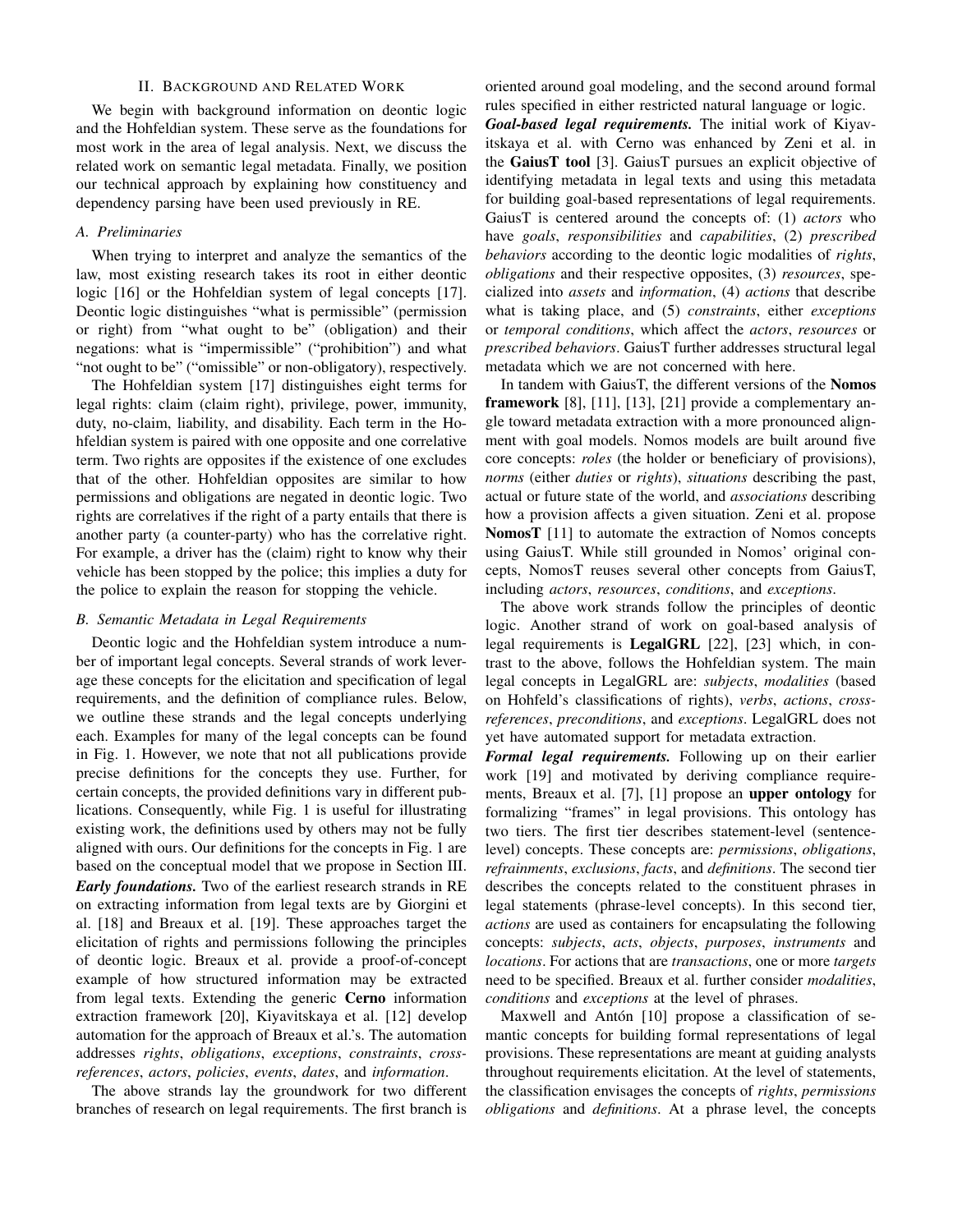of interest are the *actors* involved in a provision and the *preconditions* that apply to the provision.

Massey et al. [6], [2] develop an approach for mapping the terminology of a legal text onto that of a requirements specification. The goal here is to assess how well legal concerns are addressed within a requirements specification. Massey et al. reuse the concepts of *rights*, *obligations*, *refrainments* and *definitions* from Breaux et al.'s upper ontology, while adding *prioritizations*. At a phrase level, the approach uses *actors*, *data objects*, *actions* and *cross-references*.

# *C. Semantic Metadata in Legal Knowledge Representation*

There is considerable research in the legal knowledge representation community on formalizing legal knowledge [24]. Several ontologies have been developed for different dimensions of legal concepts [25], [26]. Our goal here is not to give a thorough exposition of these ontologies, because our focus is on the metadata types (discussed in Section II-B) for which clear use cases exist in the RE community.

The above said, an overall understanding of the major initiatives in the legal knowledge representation community is important for our purposes: First, these initiatives serve as a confirmatory measure to ensure that we define our metadata types at the right level of abstraction. Second, by considering these initiatives, we are able to create a mapping between the metadata types used in RE and those used in these initiatives; this is a helpful step toward bridging the two communities.

We consider two major initiatives, LKIF [27], [28], [29] and LegalRuleML [30], [31], which are arguably the largest attempts to date on the harmonization of legal concepts.

LKIF is a rule modeling language for a wide spectrum of legal texts ranging from legislation to court decisions. LKIF's core ontology includes over 200 classes. At a statement level, LKIF supports the following deontic concepts: *rights*, *permissions*, *obligations*, and *prohibitions*. At a phrase level, LKIF's most pertinent concepts are: *actors*, *objects*, *events*, *time*, *locations*, *trades*, *transactions*, and *delegations* (further specialized into *mandates* and *assignments*). LKIF further provides concepts for the *antecedents* and *consequents* of events.

**LegalRuleML** [30], [31] – a successor of LKIF – tailors the generic RuleML language [32] for the legal domain. Legal-RuleML classifies statements into *facts* and *norms*. Norms are further specialized into *constitutive statements* (definitions), *prescriptive statements*, and *penalty statements*. The modality of a prescriptive statement is, at a phrase level, expressed using one of the following deontic concepts: *right*, *permission*, *obligation* or *prohibition*. Penalty statements have embedded into them the concepts of *violations* and *reparations*. Legal-RuleML further introduces the following concepts directly at the level of phrases: *participants*, *events*, *time*, *locations*, *jurisdictions*, *artifacts*, and *compliance* (opposite of *violation*). The participants may be designated as *agents*, *bearers* or *third parties*, who may have *roles* and be part of an *authority*.

All the above-mentioned concepts from LKIF and Legal-RuleML have correspondences in the RE literature on legal requirements, reviewed in Section II-B. In Section III, we reconcile all the RE-related legal concepts identified in an attempt to provide a unified model of legal metadata for RE.

# *D. Constituency and Dependency Parsing in RE*

As mentioned already, the main enabling techniques we employ from NLP for metadata extraction are constituency and dependency parsing. In recent years, advanced NLP techniques, including constituency and dependency parsing, have generated a lot of traction in RE. Examples of problems to which these techniques have been applied are template conformance checking [33], model extraction [34], [35], feature extraction [36], and ambiguity and defect detection [37], [38].

In relation to legal requirements specifically, Bhatia et al. [9], [39] and Evans et al. [40] apply constituency and dependency parsing for analyzing privacy policies. These threads of work have provided us with useful inspiration. Nevertheless, our objective is different. Bhatia et al. and Evans et al. focus on detecting ambiguities in privacy policies via the construction of domain-specific lexicons and ontologies. Our work, in contrast, addresses the extraction of metadata for facilitating the identification and specification of legal requirements. Our work aligns best with the GaiusT and NomosT initiatives discussed earlier. What distinguishes our work from these initiatives is providing wider coverage of metadata types and using NLP techniques that can more accurately delineate the spans for metadata annotations.

# III. A MODEL OF SEMANTIC LEGAL METADATA (RQ1)

Our conceptual model for semantic legal metadata is presented in Fig. 2. The dashed boundaries in the figure distinguish statement-level and phrase-level metadata types. Our conceptual model brings together existing proposals by Breaux et al. [1], Maxwell and Antón [10], Siena et al. [13], Massey et al. [2], Ghanavati et al. [22] and Zeni et al [3]. The model derives the majority –  $83.3\%$  (20/24), to be precise – of its concepts from the work of Breaux et al.'s [1] and Zeni et al.'s [3]. Due to space, we do not present the full mapping we have developed between the above proposals. This mapping is available in an online annex [15]. The annex further provides a glossary for our conceptual model.

The main challenge in reconciling the above proposals is that they introduce distinct but overlapping concepts. When dealing with overlapping concepts in the RE literature, we favored concepts that aligned better with LKIF [27] and LegalRuleML [30], outlined in Section II-C. This decision was driven by the desire to define our concepts at a level of abstraction that allows interoperability with initiatives in the legal knowledge representation community.

Our model has six concrete concepts at the level of statements. Aside from *penalty*, all statement-level concepts are from Breaux et al. [1]. Penalty comes from LKIF; we found this concept to be a necessary designation for statements containing sanctions. The model envisages 18 concrete concepts for phrases. Most have been illustrated in the statements of Fig. 1. *Agent* is an actor performing an action, whereas *target* is an actor affected by the enforcement of a provision. A third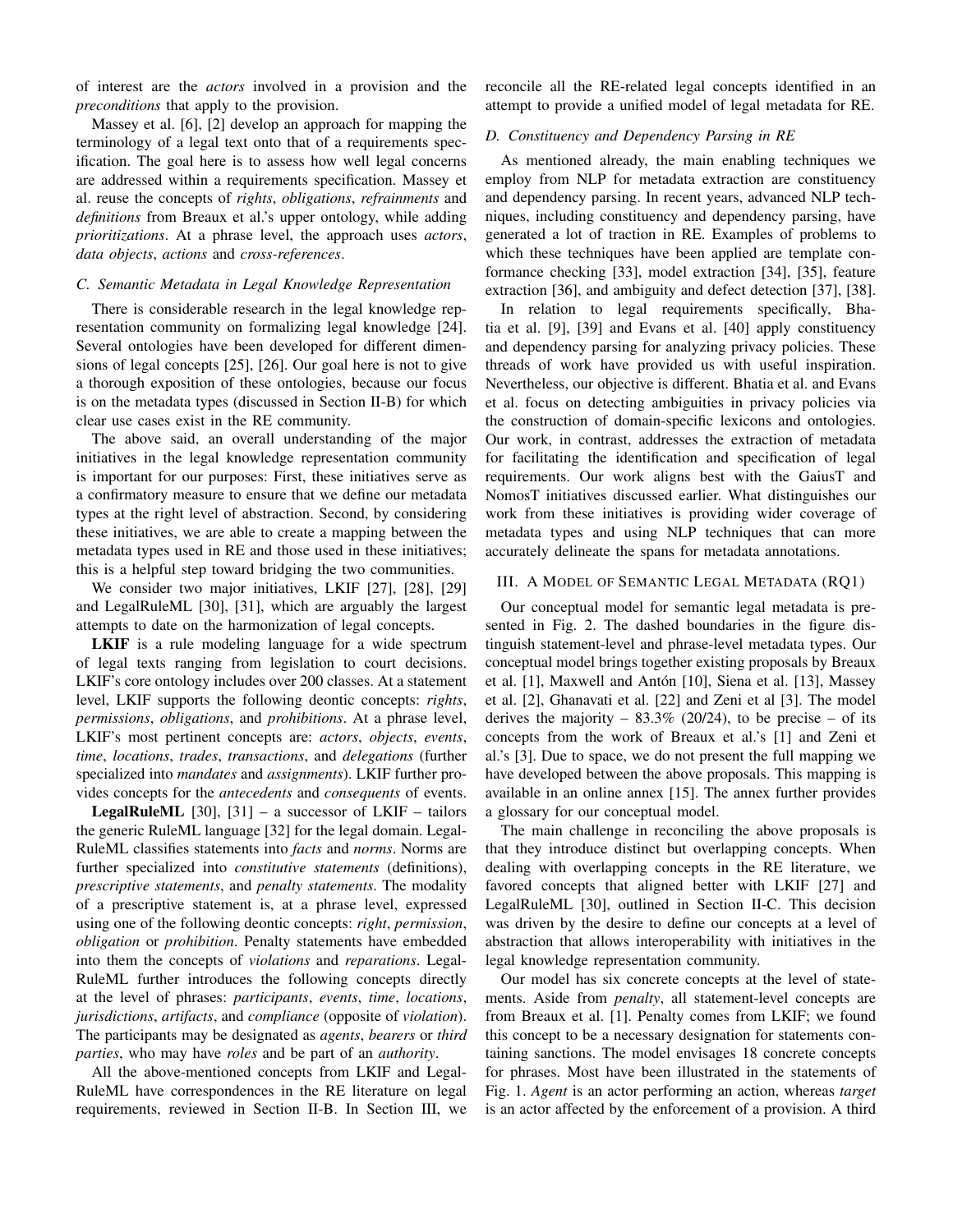

Fig. 2. Conceptual Model for Semantic Legal Metadata Relevant to RE

form of actor is *auxiliary party*, which is neither an agent nor a target, but rather an intermediary. Examples of agents and targets are given in Statements 1 and 2, respectively. An example of all actor types together is given in Statement 3.

The concept of *artifact* captures human-made objects (physical or virtual). An example artifact is "the agreement" in Statement 2. The concept of *situation* describes a state of affairs, similarly to Nomos [13]. A situation may be a *result*; a result may be further classifiable as a *sanction*. An example situation is "the prohibition of driving" in Statement 3. This situation also happens to be a sanction (and thus a result too).

The description of "what is happening" is considered as a *norm* in Nomos [13], an *action* in GaiusT [3], an *act* in Breaux et al.'s upper ontology [1] and a *clause* in LegalGRL [22]. In our model, we follow GaiusT's terminology. As illustrated by our statements in Fig. 1, an action can be linked to a *modality* (often expressed via a modal verb), as well as to *constraints*. Constraints may be further classifiable as *exceptions* or *conditions*. Conditions may be further classifiable as *violations*; this is when a condition describes the circumstances under which the underlying statement is denied (violated). Statement 2 provides an example of a violation. Violations, alongside sanctions discussed earlier, provide information that is necessary for inferring the consequences of non-compliance.

We capture the purpose for a statement using the concept of *reason* (not illustrated in Fig. 1). This concept corresponds to *purpose* in Breaux et al.'s upper ontology and to *goal* in GaiusT. The term "reason" comes from LegalRuleML. Finally, a statement may contain information represented in the form of *references*, *time* and *locations*. These concepts are all illustrated in the statements of Fig. 1.

As a final remark, we note that not all the concepts discussed in Section II have been retained in our model. A decision not to retain was made when we deemed a concept expressible using other concepts, or when the concept did not directly lead to metadata. For example, *compliance* results from the satisfaction of one or more conditions. *Delegation* is a particular type

of action involving an auxiliary party. *Exclusion* is an implicit type and difficult to infer without additional reasoning.

# IV. EXTRACTING SEMANTIC LEGAL METADATA (RQ2)

In this section, we report on a qualitative study aimed at defining extraction rules for semantic legal metadata. Our study focuses exclusively on phrase-level metadata. Ascribing (statement-level) metadata to whole statements requires knowledge of metadata at the level of phrases. We leave statementlevel metadata extraction to future studies.

*Study context and data selection.* We conducted our study in collaboration with Luxembourg's Central Legislative Service (in French, Service Central de Législation, hereafter SCL). SCL's main mandate is the publication and dissemination of national legal texts. SCL already employs a range of semantic web technologies for legal text processing, and has considerable prior experience with legal metadata. In recent years, SCL has been investigating the use of legal metadata for two main purposes: (1) assisting IT engineers with identifying legal provisions that are likely to imply software requirements; in Section I, we illustrated some possible use cases of semantic legal metadata for requirements analysts, and (2) providing an online service that enables lay individuals and professionals alike to interactively query the law, e.g., ask questions such as "What would be the consequences of driving too fast on a road with the maximum speed limit of 30 km/h?" Our work is motivated by the former use case for legal metadata.

Our study concentrates on the traffic laws for Luxembourg. The traffic laws are made up of 74 separate legal texts, including legislation, regulations, orders and jurisprudence. Collectively the texts are 1075 pages long and contain  $\approx$ 12000 statements. The oldest text is from 1955 and the most recent one is from 2016.

The choice of traffic laws was motivated by two factors. First, due to these laws being intuitive and widely known, SCL found them to be a good showcase for demonstrating the benefits of legal metadata to decision makers in Luxembourg. Second, the provisions in traffic laws are interesting from an RE perspective, due to their broad implications for the IT systems used by the police force, courts, and public infrastructure management departments.

Our study is based on 200 randomly selected statements from the traffic laws. As is the case with most legal texts, the source texts in our study contain statements with enumerations and lists embedded in them. To treat these statements properly, we took the common legal text preprocessing measures, notably merging the beginning of a statement with its individual list items to form complete, independent sentences [41].

*Analysis procedure.* Our analysis procedure follows *protocol coding* [42], which is a method for collecting qualitative data according to a pre-established theory, i.e., set of codes. In our study, the codes are the phrase-level concepts of the model of Fig. 2. The first author, who is a native French speaker and expert in NLP, analyzed the 200 selected statements from the traffic laws, and annotated the phrases of these statements. Throughout the process, difficult or ambiguous situations were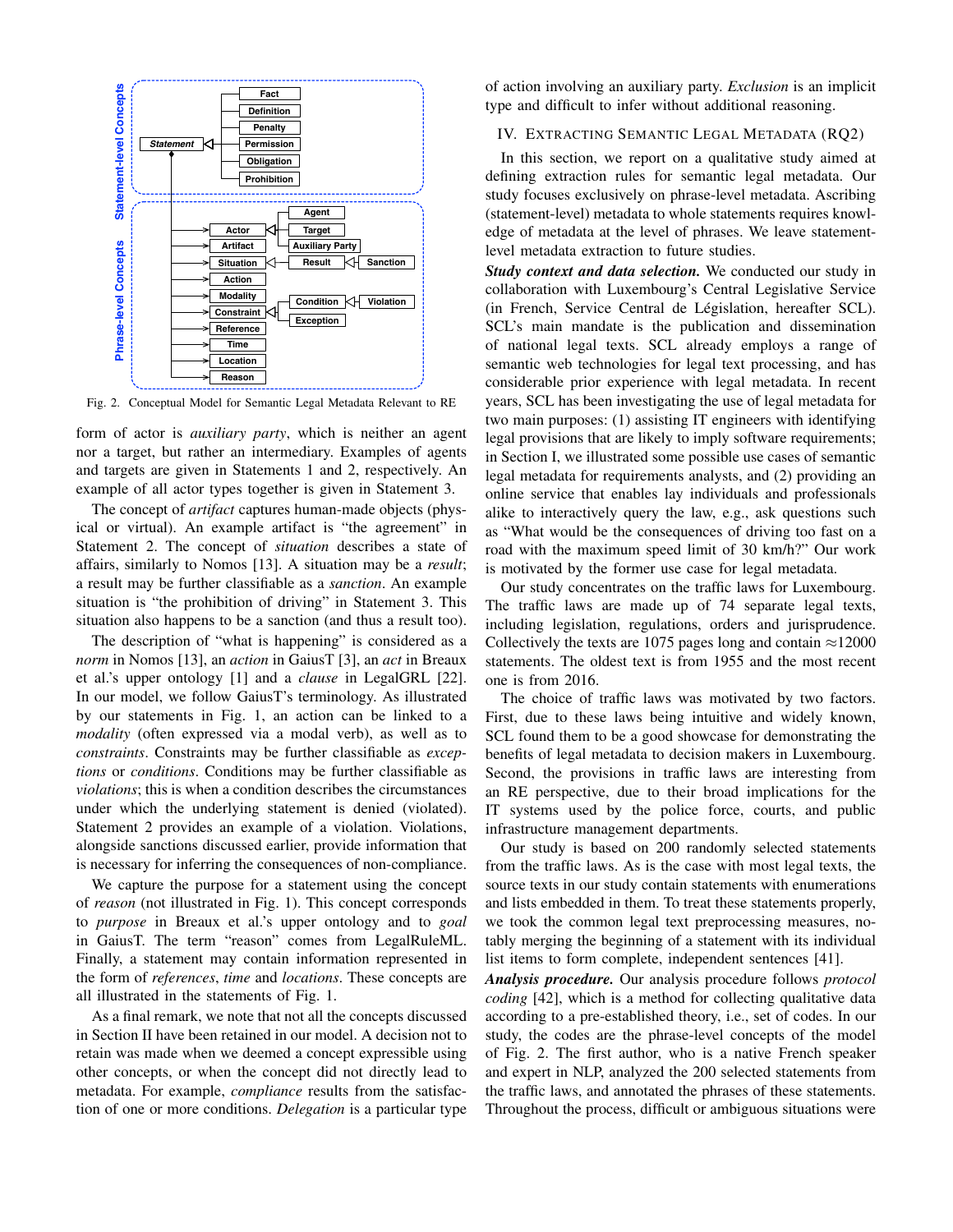TABLE I METADATA ANNOTATIONS RESULTING FROM QUALITATIVE STUDY

| Concept                | <b>Unique</b><br><b>Classification</b> | <b>Multiple Classifications</b>                            |  |  |  |
|------------------------|----------------------------------------|------------------------------------------------------------|--|--|--|
| Action                 | 187                                    |                                                            |  |  |  |
| Agent                  | 42                                     |                                                            |  |  |  |
| Artifact               | 73                                     | +7 sanctions, +5 situations, +3 times, +1 violation        |  |  |  |
| <b>Auxiliary Party</b> | 34                                     |                                                            |  |  |  |
| Condition              | 230                                    | +18 times, +1 violation                                    |  |  |  |
| Constraint             | 5                                      | +1 time                                                    |  |  |  |
| Exception              | 22                                     |                                                            |  |  |  |
| Location               | 52                                     |                                                            |  |  |  |
| Modality               | 68                                     |                                                            |  |  |  |
| Reason                 | 21                                     |                                                            |  |  |  |
| Reference              | 111                                    |                                                            |  |  |  |
| Result                 | $\Omega$                               |                                                            |  |  |  |
| Sanction               | 91                                     | +7 artifacts                                               |  |  |  |
| Situation              | 162                                    | +5 artifacts, +2 times, +2 violations                      |  |  |  |
| Target                 | 73                                     |                                                            |  |  |  |
| Time                   | 90                                     | +3 artifacts, +18 conditions, +1 constraint, +2 situations |  |  |  |
| Violation              | 38                                     | +1 artifact, +1 condition, +2 situations                   |  |  |  |
| <b>Total</b>           | 1299                                   | 40                                                         |  |  |  |

discussed between the authors (including a legal expert) and decisions were made based on consensus.

To assess the overall reliability of the coding, the second author – a native French speaker with background in NLP and regulatory compliance – independently annotated 10% of the selected statements, prior to any discussion among the authors. Interrater agreement was then computed using Cohen's  $\kappa$  [43]. An agreement was counted when both annotators assigned the same metadata type to the same span of text. Other situations counted as disagreements. We obtained  $\kappa = 0.824$ , indicating "almost perfect agreement" [44].

*Coding results.* The coding process did not prompt the use of any concepts beyond what was already present in the conceptual model of Fig. 2. In other words, we found the phrase-level concepts of the model to be adequately expressive.

Table I presents overall statistics about the number of occurrences of each phrase-level concept in the studied statements. In the majority of cases, we could assign a unique annotation to a given phrase. However, we did encounter cases where different annotations would result from different interpretations of the same phrase. The last column of the table provides information about phrases with multiple annotations. For instance, we annotated 73 phrases with the unique concept of *artifact*. In addition, we annotated seven phrases as both *artifact* and *sanction*, five phrases as both *artifact* and *situation*, and so on. We note that phrases are hierarchical and nested. Consequently, nested annotations are prevalent, as illustrated by the statements in Fig. 1. What we show in the last column of Table I is exclusive of nesting, and covers only phrases with more than one annotation attached to exactly the same span. An example such phrase is "temporarily or permanently" in Statement 1 of Fig. 1. Here, two annotations, *constraint* and *time*, have been attached to the same span.

In total, we annotated 1339 phrases in the 200 selected statements. Of these phrases, 1299 ( $\approx$  97%) have a single annotation, and the remaining  $40 \approx 3\%$ ) have two annotations (i.e., no cases observed with more than two annotations).

With regard to the coverage of the concepts, we have more than 20 occurrences of each concept, with two exceptions: *result* is not represented, and *constraint* has only five occurrences. Despite our study not having identified any occurrences of *result*, the concept is conceptually important. In particular, feedback from legal experts indicated that there is a gap between *situation* and *sanction*. To illustrate, consider the following statement (from outside our qualitative study): "If the defect is fixed, the car is not subject to a new inspection." Here, "the defect is fixed" is a regular *situation* appearing as part of a *condition*. What follows, i.e, "the car is not subject to a new vehicle inspection" is the consequence of the first situation; however, this consequence is not a sanction. *Result* is a general notion for consequences that are not sanctions.

As for constraints that are unclassifiable as any of the specializations of *constraint* in the model of Fig. 2, consider the following statement: "Drivers of transport units [...] must observe, *with respect to the vehicles ahead of them*, a distance of at least 50 meters [...]." The italicized segment in this statement restricts the interpretation of distance. This restriction qualifies neither as a *condition* nor an *exception*.

We next describe the extraction rules we derived from our qualitative study. We exclude *results* and *constraints* from the rules, since our qualitative study did not yield a sufficient number of observations for these two concepts.

*Metadata extraction rules.* Table II presents the extraction rules that we derived by analyzing the 1339 manual annotations in our study. The rules were iteratively refined to maximize accuracy over these annotations. Our rules cover 12 out of the 18 phrase-level concepts in the model of Fig. 2. The concepts that are not covered are: *result* and *constraint* (due to the lack of enough observations, noted above), the three specializations of *actor*, and *(cross-)reference*.

With regard to the specializations of *actor*, namely *agent*, *target* and *auxiliary party*, we observed that distinguishing them is highly context dependent. We thus deemed the risk of overfitting to be high if rules were to be defined for these specializations. Our rules instead directly address *actor*.

With regard to *references*, we made a conscious choice not to cover them in our extraction rules. Legal cross-references are well-studied in RE, with detailed semantic classifications already available [45], [46]. As for automated extraction of cross-reference metadata, one can for example use the extraction rules of Sannier et al.'s [5], [46].

The element highlighted blue in each rule of Table II is the phrase that is the target of annotation by that rule. The rules for *actor* use both constituency and dependency parsing, whereas the remaining rules use only constituency parsing. Aside from the rules for *action* and *actor*, all the rules are expressed entirely in Tregex [47], a widely used pattern matching language for (constituency) parse trees. The single rule for *action* annotates every verb phrase (VP) encountered, excluding from the span of the annotation any embedded segments of type *modality*, *condition*, *exception*, and *reason*. Note that, to work properly, the rule for *action* has to be run after those for the four aforementioned concepts.

We do not provide a thorough exposition of Tregex which is already well-documented [47]. Below, we illustrate some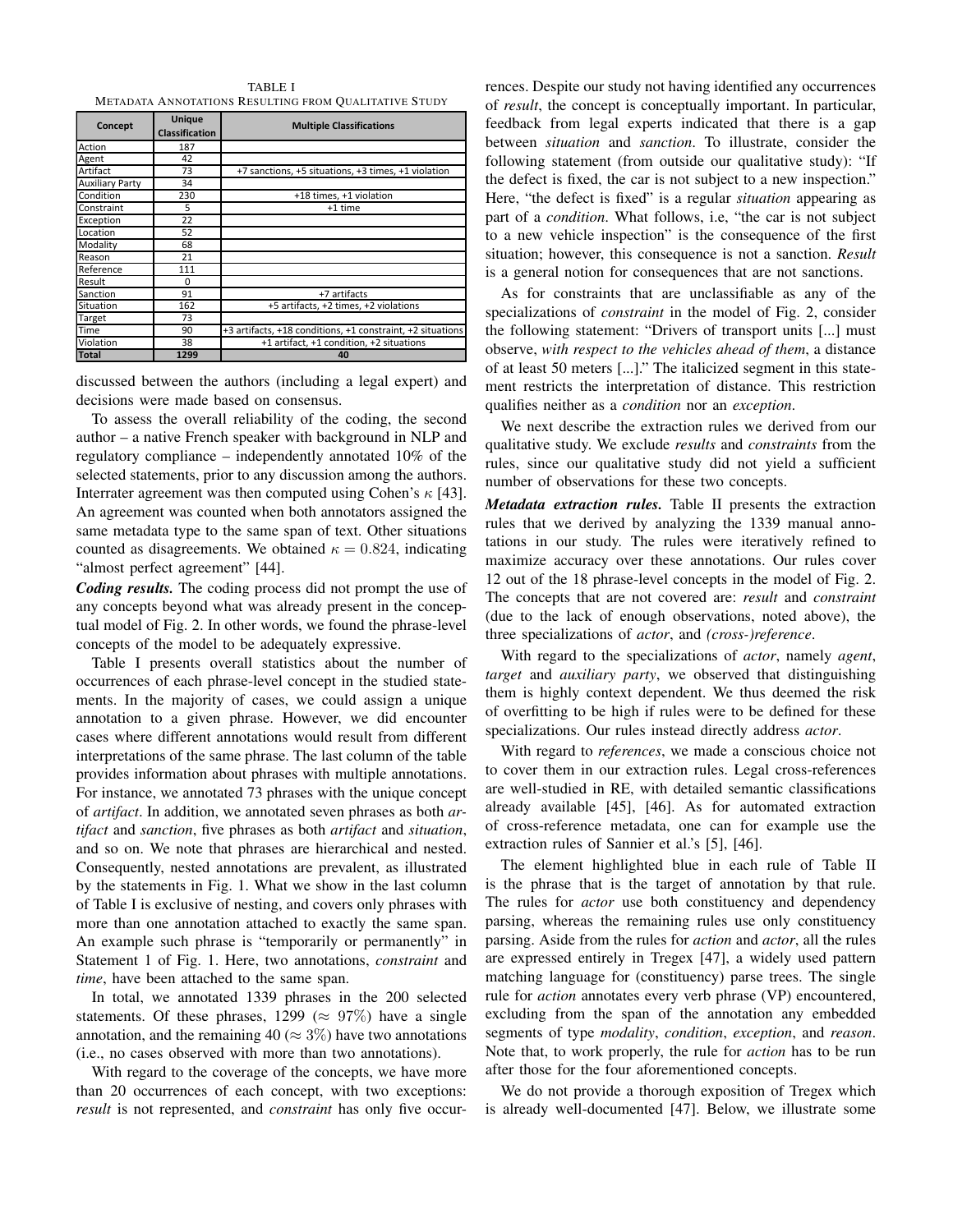TABLE II NLP-BASED RULES FOR EXTRACTING SEMANTIC LEGAL METADATA

| Concept   | Rule(s)                                                                                        |                                                                                |  |  |  |  |
|-----------|------------------------------------------------------------------------------------------------|--------------------------------------------------------------------------------|--|--|--|--|
| Action    | . VP with modality, condition, exception and reason annotations removed                        |                                                                                |  |  |  |  |
|           | • subject dependency and NP < (actor marker)                                                   |                                                                                |  |  |  |  |
| Actor     | • object dependency and passive voice and PP < $P$ \$ (NP < (actor marker))                    |                                                                                |  |  |  |  |
|           | . object dependency and active voice and NP < (actor marker)                                   |                                                                                |  |  |  |  |
| Artifact  | • NP < (artifact marker)<br>(sanction marker)   !<< (reference marker)   !<< (location marker) | • NP !<< (violation marker)   !<< (time marker)   !<< (situation marker)   !<< |  |  |  |  |
|           | !<< (actor marker)                                                                             |                                                                                |  |  |  |  |
|           | • Srel << (condition marker)<br>• PP << (condition marker)                                     | • Ssub < (condition marker)                                                    |  |  |  |  |
| Condition | • NP < (VPinf !<< (exception marker) & !<< (reason marker))                                    |                                                                                |  |  |  |  |
|           | • NP < (VPart !<< (exception marker) & !<< (reason marker))                                    |                                                                                |  |  |  |  |
|           | • Srel << (exception marker) • Ssub << (exception marker)                                      |                                                                                |  |  |  |  |
| Exception | • NP < (VPart << (exception marker)) • PP << (exception marker)                                |                                                                                |  |  |  |  |
|           | • NP << (P < (exception marker) \$ VPinf)                                                      |                                                                                |  |  |  |  |
| Location  | • NP < (location marker)                                                                       |                                                                                |  |  |  |  |
| Modality  | • VN < (modality marker)                                                                       |                                                                                |  |  |  |  |
|           | • Srel << (reason marker)                                                                      | • Ssub << (reason marker)                                                      |  |  |  |  |
| Reason    | • PP << (reason marker)                                                                        | • NP < (VPart << (reason marker))                                              |  |  |  |  |
|           | • NP << (P < (reason marker) \$ VPinf)                                                         |                                                                                |  |  |  |  |
| Sanction  | • NP < (sanction marker)                                                                       |                                                                                |  |  |  |  |
| Situation | • NP < (situation marker)                                                                      |                                                                                |  |  |  |  |
| Time      | $\bullet$ NP < (time marker)                                                                   | • PP < $(P <$ (time marker)) $\frac{6}{5}$ NP                                  |  |  |  |  |
| Violation | • NP < (violation marker)                                                                      |                                                                                |  |  |  |  |

NP: noun phrase, PP: prepositional phrase, Srel: relative clause, Ssub: subordinate clause, **VN**: nominal verb, VP: verb phrase, VPinf: infinitive clause, Vpart: VP starting with a gerund



*condition* Fig. 3. (Simplified) Parse Tree for an Excerpt of Statement 1 (from Fig. 1)

of our rules to facilitate understanding, and further to discuss some important technicalities of the rules in general.

Consider Statement 1 in Fig. 1. A (simplified) parse tree for an excerpt of this statement is shown in Fig. 3. The *condition* annotation in this statement is extracted by the following Tregex rule:  $PP \ll \text{(condition marker)}$ . This rule matches any prepositional phrase (PP) that contains a condition marker. In our example, the term "limit" is such a condition marker. Initial sets of markers for all the concepts in Table II, including for conditions, were gleaned from our analysis of the 200 annotated statements in our study. With these initial sets in hand, we followed different strategies for different concepts in order to make their respective sets of markers as complete as possible. We present these strategies next. Table III illustrates the markers for different concepts. We note that the original markers are in French; the terms in Table III are translations. We further note that, for simplicity, the table provides one set of markers per concept. In practice, different rules for extracting the same concept use different marker subsets. For instance, "who" and "whose" are treated as concept markers by the first *condition* rule in Table II (Srel  $<<$  (condition marker)), but not by the other four rules.

We observed that *actor* and *situation* have broad scopes, thus leading to large sets of potential markers. To identify the markers for these concepts in a way that would generalize beyond our study context, we systematically enumerated the possibilities based on a dictionary. Specifically, we scraped all

TABLE III MARKERS FOR DIFFERENT METADATA TYPES

|                                                                                        | идициотов ритент иетората ттер                                                               |  |  |  |  |
|----------------------------------------------------------------------------------------|----------------------------------------------------------------------------------------------|--|--|--|--|
| Concept                                                                                | <b>Examples of Markers (Non-exhaustive)</b>                                                  |  |  |  |  |
| Actor*                                                                                 | physician, expert, company, judge, prosecutor, driver, officer, inspector,                   |  |  |  |  |
| Artifact§                                                                              | document, agreement, certificate, licence, permit, warrant, pass,                            |  |  |  |  |
|                                                                                        | Condition <i>if, in case of, provided that, in the context of, limit, who, whose, which </i> |  |  |  |  |
| Exception <sup>+</sup>                                                                 | with the exception of, except for, derogation, apart from, other than,                       |  |  |  |  |
| Location‡                                                                              | site, place, street, intersection, pedestrian crossing, railway track                        |  |  |  |  |
| Modality <sup>+</sup>                                                                  | may, must, shall, can, need to, is authorized to, is prohibited from,                        |  |  |  |  |
| Reason <sup>+</sup>                                                                    | in order to, for the purpose of, so as to, so that, in the interest of, in view of,          |  |  |  |  |
| Sanction <sup>+</sup>                                                                  | punishment, jail sentence, imprisonment, prison term, fine,                                  |  |  |  |  |
| Situation*                                                                             | renewal, inspection, parking, registration, deliberation,                                    |  |  |  |  |
| Time <sup>+</sup>                                                                      | before, after, temporary, permanent, period, day, year, month, date,                         |  |  |  |  |
| Violation <sup>+</sup>                                                                 | offence, crime, misdemeanor, civil wrong, infraction, transgression,                         |  |  |  |  |
| * The markers are not generic but are automatically derivable from a simple distingant |                                                                                              |  |  |  |  |

The markers are not generic but are automatically derivable from a simple dictionary § The markers are not generic but can be derived automatically if an ontology like WordNet's with an explicit classification of objects (human-made and natural) is available. <sup>†</sup> The markers are mostly generic and expected to saturate quickly.

 $\ddagger$  The markers are in part domain-specific. Domain-specific markers need to be specified by subject-matter experts or be derived from an existing domain model (ontology).



Fig. 4. (Simplified) Dependency Graph for an Excerpt of Statement 1

the entries in Wiktionary [48]. Any entry classified as a noun and with a definition containing "act" or "action" (or variations thereof) is considered a marker for *situation*. For instance, consider the term "inspection", defined by Wiktionary as "*The act of* examining something, often closely." With "inspection" included in the situation markers, the rule for *situation* in Table II,  $NP <$  (situation marker) would mark the noun phrase "vehicle inspections" in Statement 2 of Fig. 1 as a *situation*.

In a similar vein, any Wiktionary entry classified as a noun and with a definition containing "person", "organization", "body" (or variations thereof) is considered a marker for *actor*. For example, "authority" is an actor marker since Wiktionary defines it as "The *bodies* that enforce law and order [...]." As shown by the rules in Table II, the mere presence of an actor marker does not necessarily induce an *actor* annotation: an *actor* further has to appear in a subject or object dependency as defined by the rules. To illustrate, let us again consider Statement 1 of Fig. 1. A (simplified) dependency graph for an excerpt of this statement is given in Fig. 4. Here, the actor annotation is extracted by the rule: subject dependency and  $NP < (actor marker)$ . This rule classifies a noun phrase as an *actor* if the noun phrase contains an actor marker, and further has a subject dependency (*nsubj*) to the main (root) verb within the statement.

For *artifacts*, we need the ability to identify human-made objects. One can develop generalizable automation for this purpose in the English language, where one has at their disposal ontologies, notably the WordNet ontology [49], providing a classification of objects. In lieu of such an ontology for French, we derived an initial set of markers from the 200 statements studied. We then enhanced these markers by inspecting their synonyms in a thesaurus and retaining what we found relevant. In addition, we implement a heuristic (second rule under *artifact* in Table II), classifying as *artifact* any noun phrase that is otherwise unclassifiable.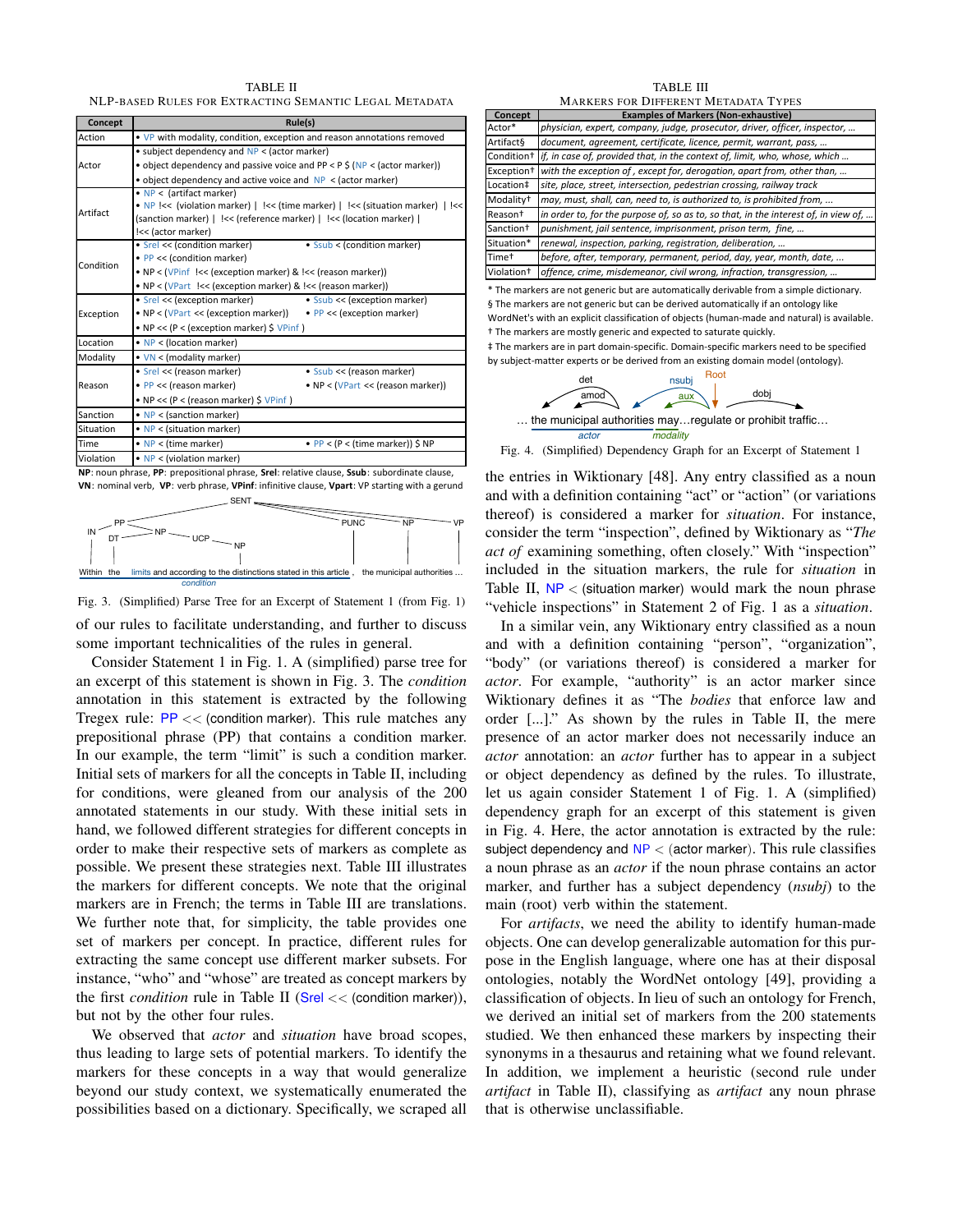For *conditions*, *exceptions*, *modalities*, *reasons*, *sanctions*, *times*, and *violations*, the markers were derived from our study and later augmented with simple variations suggested by legal experts. As one can see from Table III, noting the nature of the markers for these seven concepts, the number of possibilities is limited. While, in all likelihood, our qualitative study did not capture all the possibilities, we anticipate that the markers for these concepts will saturate quickly with use.

Finally and with regard to the markers for *location*, we followed the same process as described above for *artifacts*, i.e., we derived an initial set of markers from the qualitative study and enhanced the results using a thesaurus. The resulting markers for *location* contain a combination of generic and domain-specific terms. For example, "site" and "place" are likely to generalize to legal texts other than traffic laws. In contrast, designating a "railway track" as a location is specific to traffic laws. The markers for *location* will therefore need to be tailored to a specific legal domain.

# V. EMPIRICAL EVALUATION (RQ3)

In this section, we describe our implementation and measure the accuracy of our extraction rules through a case study.

#### *A. Implementation*

Our metadata extraction rules are implemented using Tregex [47] and Java. These rules utilize the outputs of the classic NLP pipeline for syntactic analysis. The pipeline has the following modules: Tokenizer, Sentence Splitter, POS Tagger, Named-entity Recognizer, and Parser (Constituency and Dependency). Alternative implementations exist for each of these modules. We instantiate the pipeline using a specific combination of module implementations which we found to be most accurate for the language of the legal texts in our context. For the lexical analysis modules (Tokenizer, Sentence Splitter, POS Tagger and Named-entity Recognizer), we use a language-specific framework called Lefff [50]. For constituency and dependency parsing, we use the Berkeley Parser [51] and the Malt Parser [52], respectively.

# *B. Evaluation*

*Case study description.* The objective of our case study is to measure the accuracy of the extraction rules of Table II against a ground truth. To build a ground truth, we manually annotated 150 randomly selected legal statements from the traffic laws, in addition to the 200 statements previously annotated for our qualitative study of Section IV. We followed the same protocol coding process as described in our qualitative study. The construction of the ground truth took place strictly after the conclusion of our qualitative study. Specifically, our extraction rules (including the concept markers) were already finalized and frozen at the time we selected and analyzed the 150 statements. The ground truth was constructed in two rounds. In the first round, we annotated 100 statements and performed a complete round of evaluation, following the same procedure that we explain below. Our analysis of the results in the first round did not lead to new extraction rules, but prompted marginal improvements to the concept markers for *condition*, *time*, and *location* (see Table III). Following the first evaluation round, we annotated another 50 statements and measured the accuracy of our improved solution over them. We obtained accuracy levels similar to those in the first round. This provides confidence that our extraction rules and markers have saturated. Due to space, we report the evaluation results for the 100+50=150 statements combined. To avoid biased conclusions, the results we report use the baseline set of concept markers, i.e., the same set with which the first evaluation round was performed.

The first author annotated the 150 statements used in the evaluation; the second author independently annotated 10% of these statements to examine reliability. We obtained  $\kappa =$ 0.815, suggesting "almost perfect agreement" [44]. In total, the ground truth has 1202 annotations covering 1177 phrases (25 phrases have double annotations). A detailed breakdown is provided in the ground truth column of Table IV. Similar to the qualitative study, we observed no occurrences of *result* and a very low number of occurrences of *constraint*.

To evaluate our extraction rules, we exclude occurrences of *constraint* for which we do not provide rules, and occurrences of *reference* whose detection we leave to existing solutions. Our evaluation is thus based on 1127 ground-truth annotations.

*Analysis procedure.* Each annotation has two parameters: a *type* and a *span*. The latter specifies where an annotation begins and where it ends in a statement. We evaluate the results of automated metadata extraction using the following notions:

- A computed annotation is a *perfect match* if it has the same type and span as some ground-truth annotation.
- A computed annotation is a *partial match* if its span has a non-empty intersection with some ground-truth annotation of the same type, but the spans are not identical.
- A computed annotation is *misclassified* if it is neither a perfect nor a partial match.
- A ground-truth annotation for which there is no perfect or partial match is considered as *missed*.

If the computed annotations are used as-is for analysis, the practical impact of partial matches, misclassifications and missed annotations would be as follows: A partial match is only an approximation of what is desired. The quality of the analysis depends on how good the approximation is, i.e., how well-aligned the span of the partial match is with the intersecting ground-truth annotation. Misclassifications can lead to unnecessary or unsound analysis. Missed annotations can lead to outcomes that are incomplete or even incorrect.

Existing evaluations of automated legal metadata extraction consider only the type parameter of the computed annotations. Our evaluation procedure presents an enhancement by considering annotation spans as well. Specifically, we define notions of precision and recall that penalize span inaccuracies in partial matches. The rationale is that analysts either need to rectify such inaccuracies before using the computed annotations, or take some corrective action during their analysis. In either case, additional manual effort will be incurred.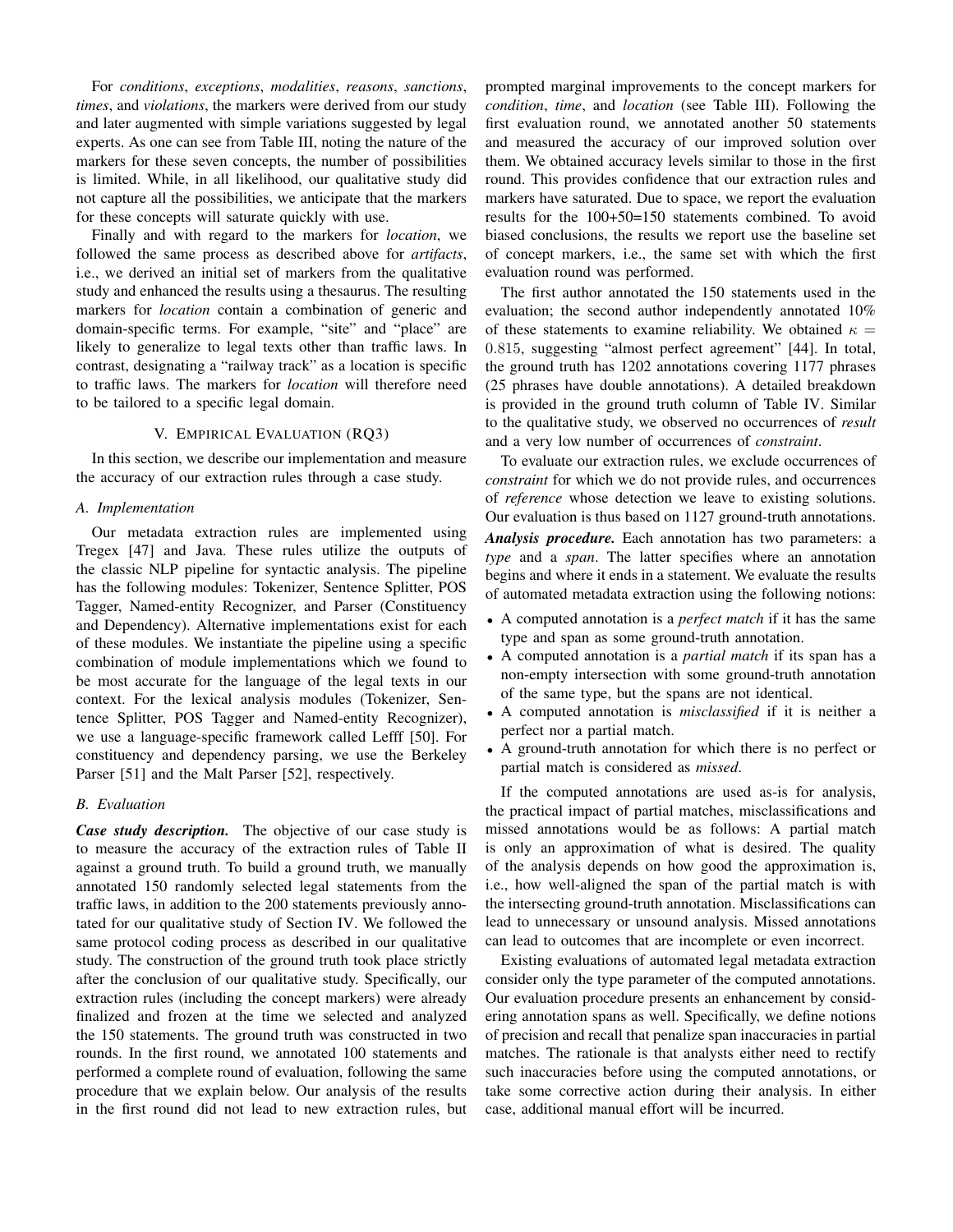We use the Jaccard index for assessing the quality of partial matches. Let  $q$  be an annotation from the ground truth, and let  $a$  be a computed annotation that is a partial match for  $q$ . Instead of counting  $a$  as a full (perfect) match, we count it as a fraction determined by the Jaccard index:  $J(a, g) = [S(a) \cap S(g)]/[S(a) \cup S(g)]$ . In this formula, S denotes the span function and  $\lfloor \cdot \rfloor$  the length (in characters) of a text segment. To illustrate, consider Statement 3 of Fig. 1. Suppose an automated solution annotates "for an offense" as a *violation*. If we take the annotations in Fig. 1 as the ground truth, the Jaccard index for the computed annotation is: ["an offense"]/["for an offense under this Act"] =  $10/29 = 0.34$ . The computed annotation thus counts as 0.34 of a perfect match.

Penalizing partial matches using the Jaccard index is likely to be pessimistic. Span inaccuracies may, in practice, have less impact on manual effort than suggested by the Jaccard index. Further empirical studies would have to be carried out to measure with certainty the level of effort that analysts incur over dealing with span inaccuracies. In the meantime, we believe that the Jaccard index serves as a useful, albeit conservative, measure for the quality of annotation spans.

*Results.* Our evaluation results are presented in columns 3 through 9 of Table IV. For each legal concept (metadata type), we provide the number of perfect matches, partial matches, misclassified annotations, missed annotations, and precision and recall. Each perfect match counts as one true positive (TP). Each partial match counts as a fraction of a TP, calculated by the Jaccard index (explained above). Each misclassified annotation counts as a false positive (FP) for the metadata type it appears in front of. Each missed annotation counts as one false negative (FN).

Precision is computed as  $|TP|_w/(|TP| + |FP|)$  and recall as  $|TP|_w/(|TP| + |FN|)$ .  $|TP|_w$ , which is  $\leq |TP|$ , is the total number of TPs, with each partial match individually weighted by the Jaccard index. The Jaccard index for a perfect match is one. The final row in Table IV shows the overall results. Note that the overall precision and recall scores are computed over all the annotations; these are not the averages of the precision and recall scores for the individual metadata types.

In summary, out of the 1100 computed annotations, 873 (79.4%) are perfect matches, 196 (17.8%) are partial matches, and 31 (2.8%) are misclassifications. There are 58 ground-truth annotations (5.1%) that the extraction rules miss, due to either misclassification or being unable to classify. We obtain an overall weighted precision of 87.4% and an overall weighted recall of 85.5% for the concepts covered by our extraction rules. Without penalizing for partial coverage of annotation spans, we obtain an overall precision of 97.2% and overall recall of 94.9% (not shown in Table IV). This means that our approach identifies the types of metadata items with very high accuracy. Analysts can thus expect to have a correct type assigned automatically in the large majority of cases.

Given the complexity of correctly delineating annotation spans through automation, our weighted precision and recall scores are promising. The fact that the automatically-identified spans are fully correct in 79.4% of the cases provides con-

TABLE IV STATISTICS FOR AUTOMATED SEMANTIC METADATA EXTRACTION

|                  | Ground<br><b>Truth</b> | <b>Results of Automatic Metadata Extraction</b> |                                 |                                        |                              |                       | Accuracy                |               |
|------------------|------------------------|-------------------------------------------------|---------------------------------|----------------------------------------|------------------------------|-----------------------|-------------------------|---------------|
| Legal<br>Concept |                        | <b>Extracted</b>                                | <b>Perfect</b><br>Match<br>(TP) | <b>Partial</b><br><b>Match</b><br>(TP) | <b>Misclassified</b><br>(FP) | <b>Missed</b><br>(FN) | <b>Precision</b><br>(%) | Recall<br>(%) |
| Action           | 157                    | 157                                             | 91                              | 64                                     | $\overline{2}$               | $\overline{2}$        | 84.1                    | 84.1          |
| Actor            | 138                    | 133                                             | 110                             | 19                                     | 4                            | 9                     | 87.9                    | 84.7          |
| Artifact         | 252                    | 241                                             | 182                             | 56                                     | 3                            | 14                    | 82.3                    | 78.9          |
| Condition        | 172                    | 179                                             | 148                             | 18                                     | 13                           | 6                     | 88.1                    | 91.7          |
| Constraint       | 3                      | --                                              | ۰.                              | --                                     | --                           | --                    | N/A                     | N/A           |
| Exception        | 12                     | 12                                              | 9                               | $\mathbf{1}$                           | $\overline{2}$               | $\overline{2}$        | 77.1                    | 77.1          |
| Location         | 35                     | 34                                              | 27                              | $\overline{7}$                         | $\Omega$                     | $\mathbf{1}$          | 84.3                    | 82.3          |
| Modality         | 80                     | 81                                              | 74                              | 4                                      | 3                            | $\overline{2}$        | 93.5                    | 94.7          |
| Reason           | 23                     | 22                                              | 21                              | $\mathbf{1}$                           | $\Omega$                     | 1                     | 98.0                    | 93.7          |
| Reference        | 72                     | --                                              | --                              | --                                     | --                           | --                    | N/A                     | N/A           |
| Sanction         | 29                     | 25                                              | 23                              | $\overline{2}$                         | $\Omega$                     | 4                     | 95.9                    | 82.7          |
| Situation        | 150                    | 140                                             | 121                             | 16                                     | 3                            | 13                    | 90.1                    | 85.0          |
| Time             | 67                     | 63                                              | 56                              | 7                                      | $\Omega$                     | 4                     | 94.3                    | 88.7          |
| Violation        | 12                     | 13                                              | 11                              | $\mathbf{1}$                           | $\mathbf{1}$                 | $\Omega$              | 87.3                    | 94.6          |
| <b>Total</b>     | 1202*                  | 1100                                            | 873                             | 196                                    | 31                           | 58                    | 87.4                    | 85.5          |

\*We exclude from our evaluation *contraints* and *references* as noted in the text: we do not have extraction rules for *constraints*; detecting (cross-)references is outside the scope of this paper.

fidence about the accuracy of constituency and dependency parsing. While 17.8% of the matches are partial, the penalties for partial span coverage decrease precision by only 9.8% and recall by only 9.4%. Indeed, the average Jaccard index for the partial matches is 0.46 (SD=0.29). This indicates that the partial matches have considerable overlap with the desired annotations. We thus do not anticipate the amount of manual effort required for adjusting the annotation spans to be too high.

To determine the root causes for the automation inaccuracies observed, we analyzed all the misclassified annotations, missed annotations, and partial matches. Of the 31 misclassifications in Table IV, 20 are related to polysemous concept markers. For example, the term "seizure" is a marker for *sanction*, since the term may refer to the confiscation of a possession. This term may also refer to an illness, in which case it suggests a *situation*. Both senses of the term are used in the traffic laws. When the term is used in the latter sense, our rules generate a misclassified annotation. Three misclassifications arise from complex legalese and are unavoidable. The remaining eight misclassifications are due to constituency parsing errors discussed later.

Of the 58 missed annotations, 25 are related to double annotations in the ground truth. In all these cases, our rules identify one of the two ground-truth annotations, but we still count one FN for each case since, compared to a human annotator, the rules lack the ability to detect all the possibilities. If we do not count these 25 cases as FNs, our overall recall increases to 87.2% (precision remains unaffected). Among the remaining 33 missed annotations, 26 are due to misclassifications, discussed earlier. Five missed annotations result from distinct ground-truth annotations for which our rules produce only a single annotation (intersecting with both ground-truth annotations). Each of these five cases leads to one partial match and one missing annotation. The last two missed annotations are caused by constituency parsing errors discussed later.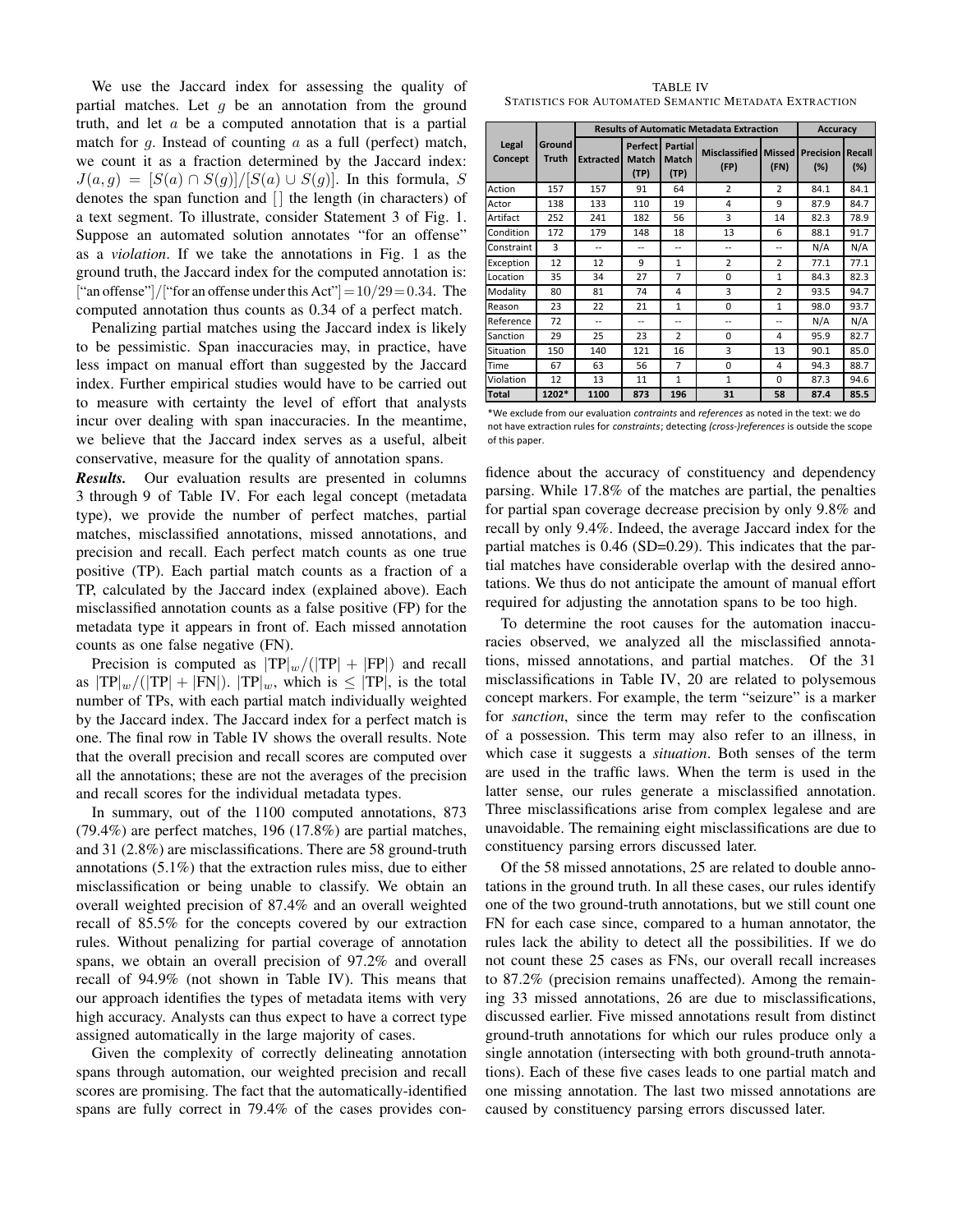As for the 196 partial matches, 21 (10.7%) are due to granularity differences between the computed and the groundtruth annotations. In other words, the computed annotations either fully cover or are fully covered by the ground-truth annotations. Another 21 (10.7%) partial matches are due to limitations in our rules. Among these, 15 are due to missing concept markers, and six due to our rule for the *situation* concept being too restrictive. The remaining 154 partial matches (78.6%) are due to constituency or dependency parsing errors.

As indicated by the discussions above, several of the automation inaccuracies, notably the partial matches, are caused by NLP errors. We observed that these errors stem primarily from subordination, coordination, and prepositional phrase attachments. Constituency parsers do not always connect such attachments to the correct node in the parse tree. Similarly, such attachments can mislead dependency parsers into inferring incorrect types for the dependency links. The limitations of constituency and dependency parsing in dealing with subordination, coordination, and prepositional phrase attachments are well-known [53], [54]. Despite these limitations, our good overall accuracy results help increase confidence that these advanced NLP techniques have matured enough to be applicable to legal texts. Further studies are nevertheless essential to more conclusively assess this claim.

As a final remark, we note that some recent strands of RE research, e.g., Quirchmayr et al. [36], offer useful domainspecific heuristics for working around NLP errors. Developing such heuristics for legal texts requires further investigation.

## VI. THREATS TO VALIDITY

The most pertinent threats to the validity of our work concern internal and external validity, as we discuss below.

*Internal validity.* A potential threat to internal validity is that the authors interpreted the existing legal metadata types. To mitigate the threat posed by subjective interpretation, we tabulated all the concepts identified in the literature and established a mapping between them. By doing so, we helped ensure that no concepts were overlooked, and that the correspondences we defined between the different metadata types were rooted in the existing definitions. While we cannot rule out subjectivity, we provide our interpretation in a precise and explicit form [15]. This is thus open to scrutiny.

Another potential internal validity threat is that the coding in both the qualitative study of Section IV and the case study of Section V was done by the authors. Since traffic laws are intuitive and one of the authors (last author) is a legal expert, we found the risk of misinterpretation during coding to be low. To prevent bias in the coding process, we took several mitigating actions: (1) we carefully discussed the difficult cases encountered during coding; (2) we completed the coding component of our qualitative study before defining any extraction rules; (3) to minimize the influence of the extraction rules on the construction of the ground truth in our case study, we did not apply our implementation to the legal statements in the ground truth until coding was completed; (4) we assessed the reliability of the coding results by measuring interrater agreement over 10% of the coded statements.

*External validity.* The nuanced nature of legal texts often necessitates that research on legal requirements be based upon qualitative results obtained in specific contexts. A qualitative study with a scope as limited as ours makes it difficult to address external validity with sufficient rigor. Further studies that cover a variety of legal domains thus remain essential for ascertaining the completeness and general applicability of our results. With this said, the following observations provide a degree of support for the external validity of our qualitative study: First, the rules of Table II are, in general, simple; there is no particular reason to suspect that these rules may be domain-specific. This helps mitigate the risk of overfitting the rules to our study context. Second, as we argued while discussing the concept markers of Table III, most of the marker sets are either systematically extractable from existing lexicons, or expected to saturate quickly due to the limited linguistic variations possible. As a result, we anticipate that our markers should be reasonably easy to adapt to other legal domains, noting that the markers are necessarily languagedependent and do not carry over from one language to another.

Another aspect of external validity concerns our evaluation of automation accuracy in Section V, and more specifically, whether the accuracy levels observed would generalize. To this end, we note that traffic laws are very versatile and cover a large variety of topics. The sampling frame for both our qualitative study and our evaluation is the entire set of traffic laws in effect (comprised of  $\approx$ 12000 statements, as noted in Section IV). The 150 statements in our evaluation ground truth are thus unlikely to be too similar to the 200 statements in our qualitative study, given the sampling frame being so large. Although not a replacement for additional case studies, the large sampling frame helps mitigate external validity threats.

#### VII. CONCLUSION

Metadata about the semantics of legal statements is an important enabler for legal requirements analysis. In this paper, we first described an attempt at reconciling the different types of semantic legal metadata proposed in the RE literature. We then derived, through a qualitative study of traffic laws, extraction rules for the reconciled metadata types. Our rules are based on natural language processing, and more specifically, constituency and dependency parsing. Finally, we evaluated our extraction rules via a case study. The results are promising. Depending on whether a penalty is levied on annotation span inaccuracies or not, we obtain a precision between 87.4% and 97.2%, and a recall between 85.5% and 94.9%.

In the future, we plan to more thoroughly examine the completeness and generalizability of our extraction rules by conducting additional studies. We would further like to perform user studies in realistic settings to determine the practical utility of automation for legal metadata extraction.

*Acknowledgments.* Supported by the Luxembourg National Research Fund (FNR) under grants PUBLIC2-17/IS/11801776 and PoC16/11554296.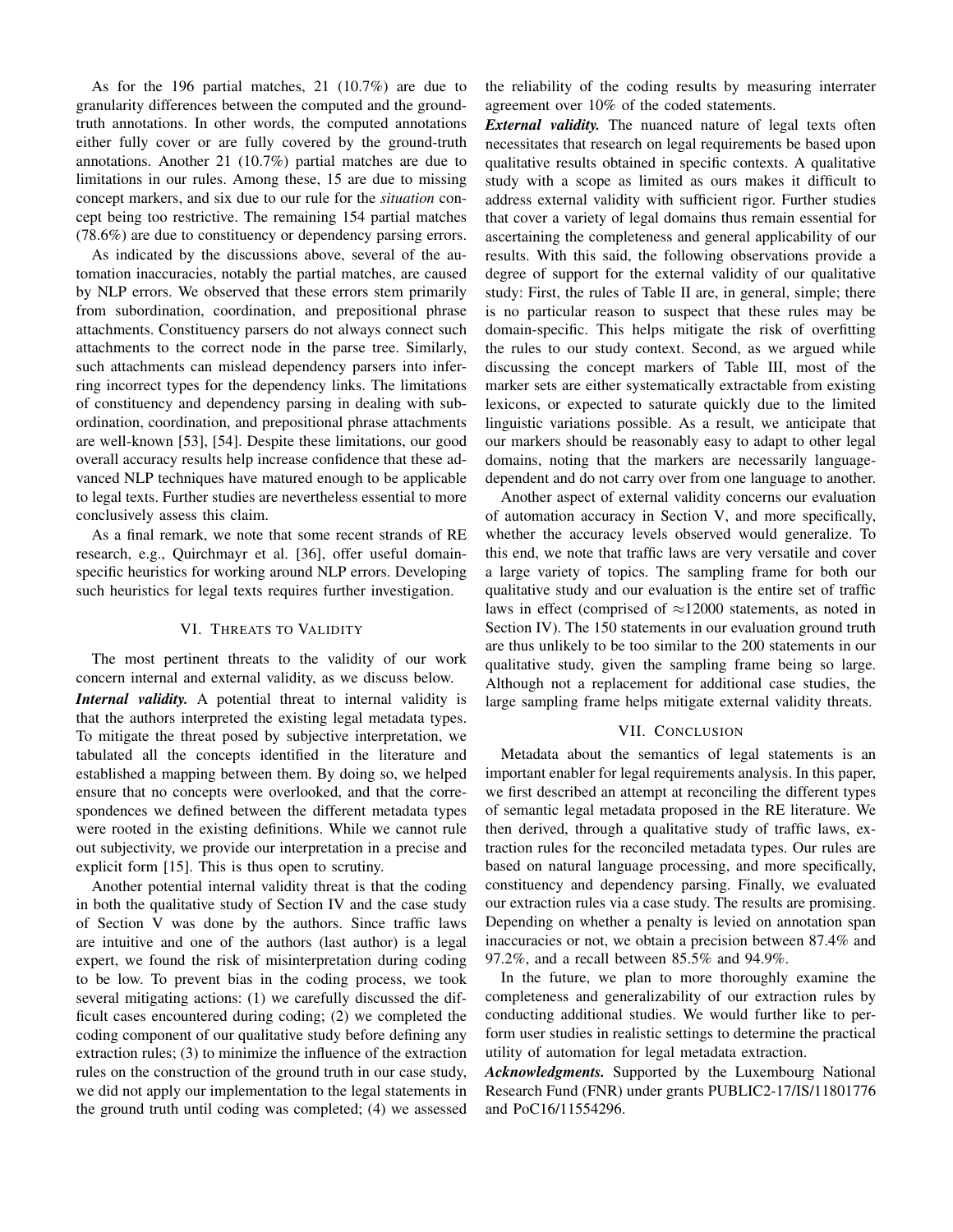#### **REFERENCES**

- [1] T. D. Breaux and A. I. Antón, "Analyzing regulatory rules for privacy and security requirements," *IEEE Transactions on Software Engineering*, vol. 34, no. 1, pp. 5–20, 2008.
- [2] A. K. Massey, P. N. Otto, L. J. Hayward, and A. I. Antón, "Evaluating existing security and privacy requirements for legal compliance," *Requirements Engineering*, vol. 15, no. 1, pp. 119–137, 2010.
- [3] N. Zeni, N. Kiyavitskaya, L. Mich, J. R. Cordy, and J. Mylopoulos, "GaiusT: supporting the extraction of rights and obligations for regulatory compliance," *Requirements Engineering*, vol. 20, no. 1, pp. 1–22, 2015.
- [4] D. G. Gordon and T. D. Breaux, "Reconciling multi-jurisdictional legal requirements: A case study in requirements water marking," in *Proceedings of the 20th IEEE International Requirements Engineering Conference (RE'12)*, 2012, pp. 91–100.
- [5] N. Sannier, M. Adedjouma, M. Sabetzadeh, and L. C. Briand, "An automated framework for detection and resolution of cross references in legal texts," *Requirements Engineering*, vol. 22, no. 2, pp. 215–237, 2017.
- [6] A. Massey, "Legal requirements metrics for compliance analysis," Ph.D. dissertation, North Carolina State University, Raleigh, North Carolina, USA, 2012.
- [7] T. Breaux, "Legal requirements acquisition for the specification of legally compliant information systems," Ph.D. dissertation, North Carolina State University, Raleigh, North Carolina, USA, 2009.
- [8] A. Siena, J. Mylopoulos, A. Perini, and A. Susi, "Designing lawcompliant software requirements," in *Proceedings of the 28th International Conference on Conceptual Modeling (ER'09)*, 2009, pp. 472–486.
- [9] J. Bhatia, T. D. Breaux, and F. Schaub, "Mining privacy goals from privacy policies using hybridized task recomposition," *ACM Transactions on Software Engineering and Methodology*, vol. 25, no. 3, pp. 22:1–22:24, 2016.
- [10] J. C. Maxwell and A. I. Antón, "The production rule framework: developing a canonical set of software requirements for compliance with law," in *Proceedings of the ACM International Health Informatics Symposium (IHI'10)*, 2010, pp. 629–636.
- [11] N. Zeni, E. A. Seid, P. Engiel, S. Ingolfo, and J. Mylopoulos, "Building large models of law with NómosT," in Proceedings of the 35th Interna*tional Conference on Conceptual Modeling (ER'16)*, 2016, pp. 233–247.
- [12] N. Kiyavitskaya, N. Zeni, T. D. Breaux, A. I. Antón, J. R. Cordy, L. Mich, and J. Mylopoulos, "Automating the extraction of rights and obligations for regulatory compliance," in *Proceedings of the 27th International Conference on Conceptual Modeling (ER'08)*, 2008, pp. 154–168.
- [13] A. Siena, I. Jureta, S. Ingolfo, A. Susi, A. Perini, and J. Mylopoulos, "Capturing variability of law with nomos 2," in Proceedings of the 31st *International Conference on Conceptual Modeling (ER'12)*, 2012, pp. 383–396.
- [14] J. Hirschberg and C. D. Manning, "Advances in natural language processing," *Science*, vol. 349, no. 6245, pp. 261–266, 2015.
- [15] "Online Annex," https://sites.google.com/view/metax-re2018/.
- [16] J. F. Horty, *Agency and Deontic Logic*, ser. Oxford scholarship online. Oxford University Press, USA, 2001.
- [17] W. N. Hohfeld, "Fundamental legal conceptions as applied in judicial reasoning," *The Yale Law Journal*, vol. 26, no. 8, pp. 710–770, 1917.
- [18] P. Giorgini, F. Massacci, J. Mylopoulos, and N. Zannone, "Modeling security requirements through ownership, permission and delegation," in *Proceedings of the 13th IEEE International Conference on Requirements Engineering (RE'05)*, 2005, pp. 167–176.
- [19] T. D. Breaux, M. W. Vail, and A. I. Antón, "Towards regulatory compliance: Extracting rights and obligations to align requirements with regulations," in *Proceedings of the 14th IEEE International Requirements Engineering Conference (RE'06)*, 2006, pp. 46–55.
- [20] N. Kiyavitskaya, N. Zeni, L. Mich, J. R. Cordy, and J. Mylopoulos, "Text mining through semi automatic semantic annotation," in *Proceedings of the 6th International Conference on Practical Aspects of Knowledge Management (PAKM'06)*, 2006, pp. 143–154.
- [21] S. Ingolfo, I. Jureta, A. Siena, A. Perini, and A. Susi, "Nòmos 3: Legal compliance of roles and requirements," in *Proceedings of the 33rd International Conference on Conceptual Modeling (ER'14)*, 2014, pp. 275–288.
- [22] S. Ghanavati, D. Amyot, and A. Rifaut, "Legal goal-oriented requirement language (legal GRL) for modeling regulations," in *Proceedings*

*of the 6th International Workshop on Modeling in Software Engineering (MISE'14)*, 2014, pp. 1–6.

- [23] S. Ghanavati, "Legal-urn framework for legal compliance of business processes," Ph.D. dissertation, University of Ottawa, Ottawa, Ontario, Canada, 2013.
- [24] G. Boella, L. D. Caro, L. Humphreys, L. Robaldo, P. Rossi, and L. van der Torre, "Eunomos, a legal document and knowledge management system for the web to provide relevant, reliable and up-to-date information on the law," *Artificial Intelligence and Law*, vol. 24, no. 3, pp. 245–283, 2016.
- [25] W. Peters, M. Sagri, and D. Tiscornia, "The structuring of legal knowledge in LOIS," *Artificial Intelligence and Law*, vol. 15, no. 2, pp. 117–135, 2007.
- [26] G. Sartor, P. Casanovas, M. Biasiotti, and M. Fernndez-Barrera, Ap*proaches to Legal Ontologies: Theories, Domains, Methodologies*. Springer, 2013.
- [27] R. Hoekstra, J. Breuker, M. D. Bello, and A. Boer, "The LKIF core ontology of basic legal concepts," in *Proceedings of the 2nd Workshop on Legal Ontologies and Artificial Intelligence Techniques (LOAIT'07)*, 2007, pp. 43–63.
- [28] J. Breuker, A. Boer, R. Hoekstra, and K. van den Berg, "Developing content for LKIF: ontologies and frameworks for legal reasoning," in *Proceedings of the 19th Annual Conference on Legal Knowledge and Information Systems (JURIX'06)*, 2006, pp. 169–174.
- [29] A. Boer, R. Winkels, and F. Vitali, "Proposed XML standards for law: Metalex and LKIF," in *Proceedings of the 20th Annual Conference on Legal Knowledge and Information Systems (JURIX'07)*, 2007, pp. 19– 28.
- [30] T. Athan, H. Boley, G. Governatori, M. Palmirani, A. Paschke, and A. Z. Wyner, "OASIS LegalRuleML," in *Proceedings of the International Conference on Artificial Intelligence and Law (ICAIL'13)*, 2013, pp.  $3 - 12$ .
- [31] H. Lam, M. Hashmi, and B. Scofield, "Enabling reasoning with Legal-RuleML," in *Proceedings of the 10th International Symposium on Rule Technologies. Research, Tools, and Applications (RuleML'16)*, 2016, pp. 241–257.
- [32] "Specification of RuleML 1.02," http://wiki.ruleml.org/index.php/ Specification\_of\_RuleML\_1.02.
- [33] C. Arora, M. Sabetzadeh, L. C. Briand, and F. Zimmer, "Automated checking of conformance to requirements templates using natural language processing," *IEEE Transactions on Software Engineering*, vol. 41, no. 10, pp. 944–968, 2015.
- [34] ——, "Extracting domain models from natural-language requirements: approach and industrial evaluation," in *Proceedings of the ACM/IEEE 19th International Conference on Model Driven Engineering Languages and Systems (MODELS'16)*, 2016, pp. 250–260.
- [35] G. Lucassen, M. Robeer, F. Dalpiaz, J. M. E. M. van der Werf, and S. Brinkkemper, "Extracting conceptual models from user stories with visual narrator," *Requirements Engineering*, vol. 22, no. 3, pp. 339–358, 2017.
- [36] T. Quirchmayr, B. Paech, R. Kohl, H. Karey, and G. Kasdepke, "Semiautomatic rule-based domain terminology and software feature-relevant information extraction from natural language user manuals," *Empirical Software Engineering*, 2018.
- [37] Y. Elrakaiby, A. Ferrari, P. Spoletini, S. Gnesi, and B. Nuseibeh, "Using argumentation to explain ambiguity in requirements elicitation interviews," in *Proceedings of the 25th IEEE International Requirements Engineering Conference (RE'17)*, 2017, pp. 51–60.
- [38] B. Rosadini, A. Ferrari, G. Gori, A. Fantechi, S. Gnesi, I. Trotta, and S. Bacherini, "Using NLP to detect requirements defects: An industrial experience in the railway domain," in *Proceedings of the 23rd International Working Conference on Requirements Engineering: Foundation for Software Quality (REFSQ'17)*, 2017, pp. 344–360.
- [39] J. Bhatia, M. C. Evans, S. Wadkar, and T. D. Breaux, "Automated extraction of regulated information types using hyponymy relations," in *Proceedings of the 3rd International Workshop on Artificial Intelligence for Requirements Engineering (AIRE'16)*, 2016, pp. 19–25.
- [40] M. C. Evans, J. Bhatia, S. Wadkar, and T. D. Breaux, "An evaluation of constituency-based hyponymy extraction from privacy policies," in *Proceedings of the 25th IEEE International Requirements Engineering Conference (RE'17)*, 2017, pp. 312–321.
- [41] F. DellOrletta, S. Marchi, S. Montemagni, B. Plank, and G. Venturi, "The splet2012 shared task on dependency parsing of legal texts," in *the 4th Workshop on Semantic Processing of Legal Texts (SPLeT'12)*, 2012, pp. 42–51.